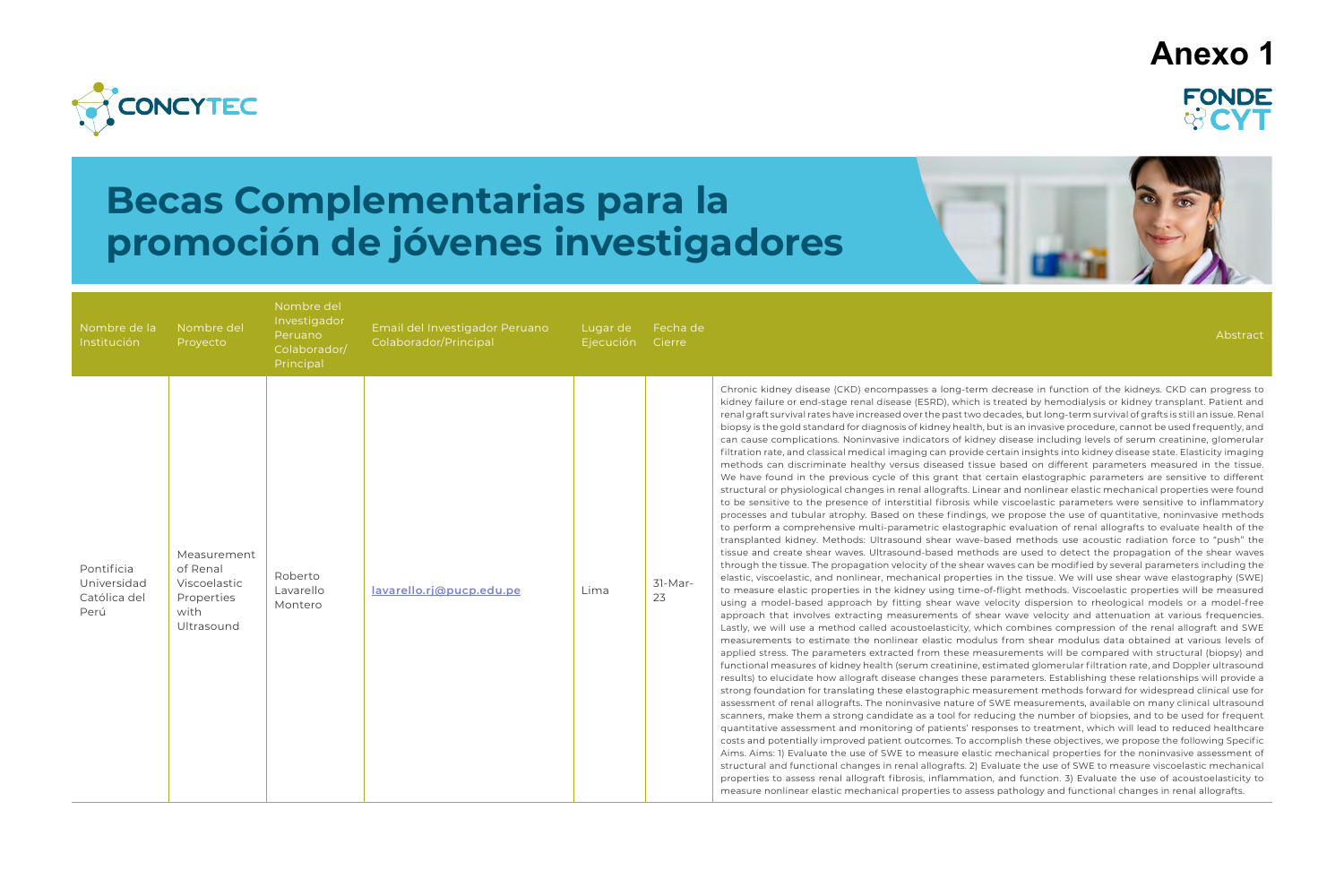• Objetivo Principal: Caracterizar el fenotipo y genotipo de individuos con CFM aislada provenientes de Colombia,

undarios: Caracterizar ancestralidad en individuos con CFM aislada provenientes de Colombia,

uestra: 315 niños con CFM y 570 progenitores

proyecto: 10 años

dición congénita caracterizada principalmente por microtia e hipoplasia mandibular. Se considera s con microtia representan el extremo más leve del espectro de CFM (Beleza-Meireles et al, 2007). Estamos ampliando el estudio "Caracterización fenotípica y genómica de microtia en la ", para incluir el espectro completo de esta condición. Con el propósito de usar lenguaje conciso, ino CFM.

htirretroviral (ART) reduce la inmunosupresión causada por la infección del VIH y puede limitar el ermedades infecciones oportunistas. Sin embargo existe poca adherencia a este tratamiento, es ifecciones oportunistas siguen siendo prevalentes. Dentro de las enfermedades oportunistas más las al VIH se encuentran aquellas que afectan al sistema nervioso central (SNC). Su presentación ique el diagnóstico sea casi imposible. Por lo tanto, las enfermedades del SNC, tales como la encefalitis , meningitis tuberculosa (MTB) y Chagas neurológico, son tratadas de manera empírica con un alto llar una enfermedad neurológica severa en comparación con pacientes inmuno-competentes. En la enfermedades oportunistas son de difícil diagnóstico, ya sea por ausencia de recursos, complejidad edimientos diagnósticos y la baja sensibilidad/especificidad para aislar a los agentes causales. Este ilizar nano partículas que pueden incrementar la sensibilidad de las pruebas diagnósticas. Nuestro eque tintes moleculares orgánicos modificados en el núcleo de la nano-partícula, pueden adherirse aran afinidad y concentrar el antígeno objetivo, para asi poder detectar al agente causal de las encionadas anteriormente.

his project is that Mycobacteria tuberculosis (MTB) drug resistance phenotypes as measured by DSTs on conventional media may not encompass the full range of responses to drug therapy it outcomes. In previous work, we have identified MTB mutations that confer drug tolerance and tolerance among drug resistant clinical strains. We hypothesize that patients who do not manifest as clinical responses to treatment may be infected with strains with mutations that confer these is is shown to be true, the early detection of these mutations through the use of rapid diagnostic d allow clinicians to modify drug treatment to achieve better outcomes. OBJECTIVES: The goals of identify bacterial genetic determinants of 1) sub-optimal patient response to TB treatment. We will ize strains from people who respond and do not respond to TB treatment in terms of their ability alternate non-conventional media, their mean inhibitory concentrations on alternate media, and nal signatures. We expect to identify specific mutations and transcriptional signatures that are ifferent growth characteristics and that these will be related to antibiotic tolerance and resistance IGN: We will conduct this longitudinal study at two field sites in different countries (Peru and ng active TB patients whom we will follow for interim and final treatment outcomes as measured Almost all previous studies of clinical treatment outcomes have relied on microbiological assays atment response so there are no well established norms to assess treatment response that do not logical results. We propose here a panel of clinical assessments designed to measure pulmonary natory response and respiratory symptoms, all of which we expect to improve over the first two ve TB treatment. Once we identify and isolate TB strains from people with sub-optimal responses to sequence these strains and perform a genome wide association study to identify specific variants hese outcomes. Public health relevance: Project 1 Although many mutations have been identified in uberculosis (MTB) that are associated with drug resistance as measured in the clinical laboratory, it er these are indicators of patient treatment outcomes. In this study, we will examine the association variants in MTB bacilli and poor clinical response to TB treatment.

| Hospital<br>Edgardo<br>Rebagliati<br>Martins      | Caracteri-<br>zación Fe-<br>notípica e<br>Genómica de<br>Microsomia<br>Craniofacial<br>(CFM) en la<br>Población An-<br>dina                                    | Milagros<br>Dueñas<br>Roque | milagrosmariasela@gmail.com | Lima | $31-Ago-$<br>22 | Población en e<br>$\bullet$<br>Diseño de estu<br>$\bullet$<br>de forma prosp<br>Objetivo Princi<br>$\bullet$<br>Perú y España.<br>Objetivos Secu<br>$\bullet$<br>Perú y España.<br>Tamaño de mu<br>$\bullet$<br>Duración del p<br>* CFM es una cond<br>que los individuos<br>2014, Keogh et al.,<br>población andina"<br>usaremos el térmi                                                                                                                                                                                                 |
|---------------------------------------------------|----------------------------------------------------------------------------------------------------------------------------------------------------------------|-----------------------------|-----------------------------|------|-----------------|--------------------------------------------------------------------------------------------------------------------------------------------------------------------------------------------------------------------------------------------------------------------------------------------------------------------------------------------------------------------------------------------------------------------------------------------------------------------------------------------------------------------------------------------|
| Universidad<br>Nacional<br>Mayor de San<br>Marcos | Diagnóstico<br>novedoso de<br>nanoparti-<br>culas para<br>Toxoplasmo-<br>sis y Chagas<br>cerebral en<br>pacientes con<br>VIH que viven<br>en América<br>Latina | Eduardo<br>Ticona           | eticonac@unmsm.edu.pe       | Lima | 16-Feb-<br>24   | El tratamiento an<br>progreso de enfei<br>por ello que las in<br>mortales asociada<br>inespecífica hace o<br>toxoplásmica (ET),<br>riesgo de desarroll<br>actualidad, estas e<br>para realizar proce<br>estudio busca util<br>equipo demostró<br>a moléculas de g<br>enfermedades me                                                                                                                                                                                                                                                       |
| Socios<br>En Salud<br>Sucursal Perú               | <b>Bacterial</b><br>Determinants<br>of Treatment<br>Response in<br>Mycobacteria<br>Tuberculosis                                                                | Leonid Lecca                | llecca_ses@pih.org          | Lima | 31-Mar-<br>24   | The premise of th<br>standard in vitro<br>that affect patient<br>conditional drug t<br>early and vigorous<br>phenotypes. If this<br>tools which would<br>this study are to id<br>further characteri:<br>to be grown on a<br>their transcriptior<br>associated with di<br>phenotypes. DESI<br>Mongolia), enrollir<br>by clinical criteria.<br>to determine treat<br>include microbiol<br>function, inflamm<br>months of effectiv<br>treatment, we will<br>associated with th<br>Mycobacterium tu<br>is unclear whether<br>between genetic \ |

estudio: 315 niños con Microsomia Craniofacial (CFM)\*, 189 niños y 126 niñas y sus progenitores udio: Multicentrico, transversal, observacional, con recolección de datos y especímenes biológicos spectiva en individuos con CFM.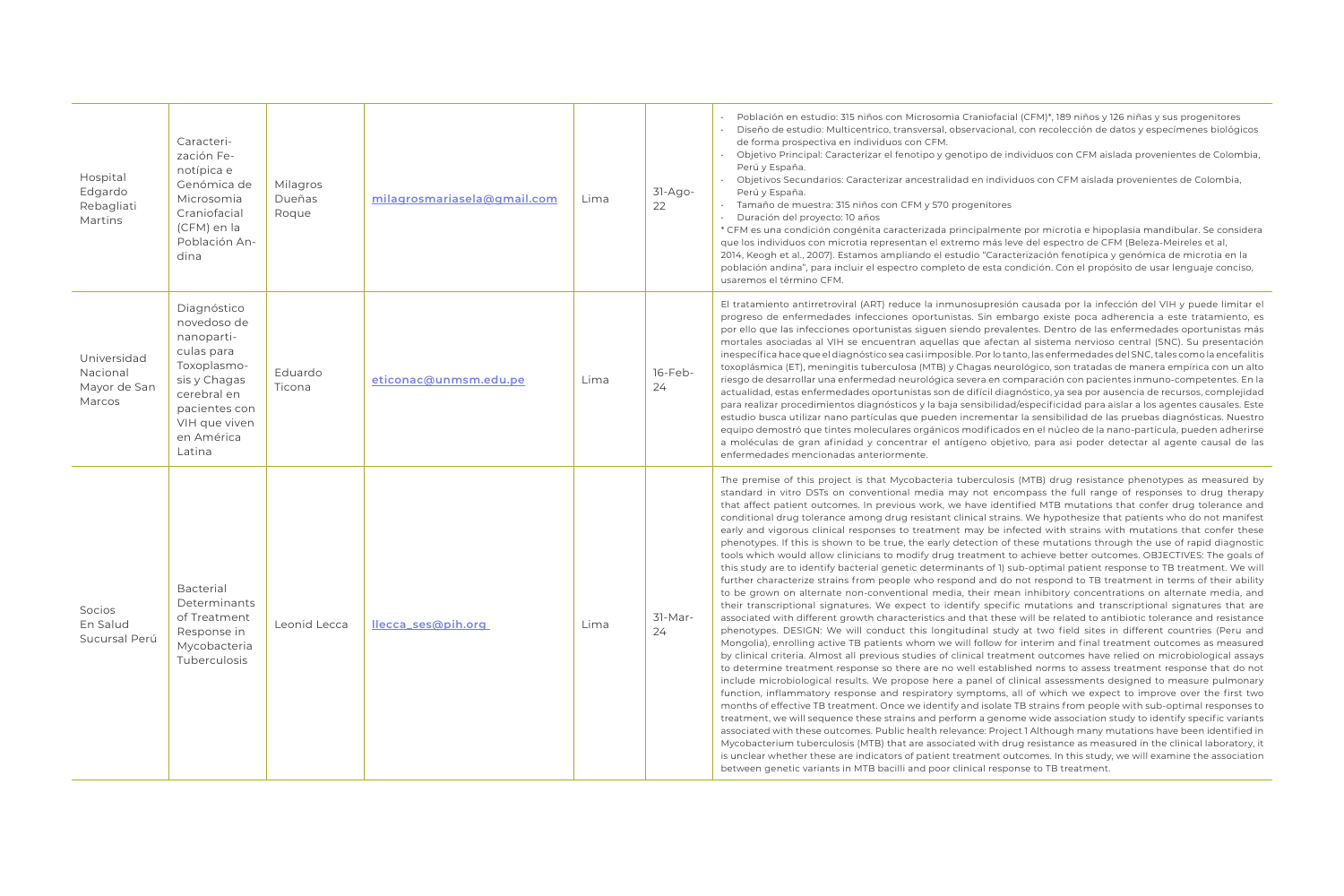| Universidad<br>Peruana<br>Cayetano<br>Heredia | Molecular<br>Basis of<br>Hypoxia-<br>Induced<br>Excessive<br>Erythrocytosis | Francisco<br>Villafuerte | francisco.villafuerte@upch.pe | Lima/<br>Cerro de<br>Pasco | $30 - Jun -$<br>23 | Up to twenty perc<br>suffer from Mong<br>of excessive eryth<br>who live at altituc<br>CMS because they<br>become awry or g<br>more significant<br>CMS but do not s<br>there are several<br>in Peruvian subje<br>and non-CMS sub<br>application the re:<br>molecular and ge<br>basis of protection<br>hypoxia-induced p<br>trait of polycythen<br><b>Our Specific Aims</b><br>Specific Aim 1: Elu<br>induced polycythe<br>SENP1 up-regulati<br>Specific Aim 2: D |
|-----------------------------------------------|-----------------------------------------------------------------------------|--------------------------|-------------------------------|----------------------------|--------------------|-----------------------------------------------------------------------------------------------------------------------------------------------------------------------------------------------------------------------------------------------------------------------------------------------------------------------------------------------------------------------------------------------------------------------------------------------------------------|
|                                               |                                                                             |                          |                               |                            |                    | induced polycythe<br>changes in CMS co                                                                                                                                                                                                                                                                                                                                                                                                                          |
|                                               |                                                                             |                          |                               |                            |                    | Specific Aim 3: In<br>erythropoiesis. We<br>females from CMS                                                                                                                                                                                                                                                                                                                                                                                                    |
|                                               |                                                                             |                          |                               |                            |                    | <b>Public Health Rel</b>                                                                                                                                                                                                                                                                                                                                                                                                                                        |
|                                               |                                                                             |                          |                               |                            |                    | We are interested<br>at high altitude ar<br>die early in adulth<br>RBC can lead to s<br>protected from th<br>have information<br>altitude diseases,                                                                                                                                                                                                                                                                                                             |

ent of individuals living at high altitude in the Peruvian mountains and, to a lesser degree in Tibet, je's disease or Chronic Mountain Sickness (CMS). These subjects die in early adulthood because rocytosis (Polycythemia, hematocrit>60%). It is estimated that there are over 100 million people les > 2500 m world-wide, who are at risk for CMS. We are particularly interested in patients with y constitute a unique population that allows us to study how mechanisms of erythropoiesis can get exaggerated based on environmental conditions. The uniqueness of this population is even when we realize that there are subjects that live side by side at similar altitudes as those with uffer from this disease. We have already demonstrated through whole genome sequencing that genome-wide regions (containing a number of genes) that are consistent with selective sweeps cts with polycythemia. Further, with the use of skin biopsies and native blood cells from CMS ijects, we have obtained iPS cells and differentiated them into red blood cells. We will use in this sults of our already analyzed whole genomes of >100 CMS and non-CMS subjects as well as other momic tools to better understand the role of SENP1 in hypoxia and understand the mechanistic n in females. Based on our preliminary results, we have formulated the central hypothesis that the polycythemia of high altitude has a genetic basis and that SENP1 plays a critical role in this extreme mia in Monge's disease.

#### **S** are:

**Specific Aim 1:** Elucidate the role of SENP1 single nucleotide polymorphisms (SNPs) in regulating the marked hypoxiaemia in CMS and the lack thereof in non-CMS subjects. We hypothesize that specific SNPs regulate ion in CMS but not in non-CMS in response to hypoxia.

etermine the transcriptomic changes and pathways that play an important role in the hypoxiaemia in CMS. We hypothesize that an up-regulation of SENP1 will induce specific transcriptional ells that lead to the CMS polycythemic phenotype.

**Specific Aim 3:** Investigate the role of hormonal factors in the gender-dependent high altitude induced excessive erthypothesize that the effect of estrogen hormone on SENP1/GATA1 is responsible for protection of i polycythemia.

#### **Perance**

in finding the reasons why some individuals make too many red blood cells (RBC, polycythemia) ad others do not when they sojourn at high elevations. The individuals who make a lot of RBCs can ood because of the concentration of red blood cells in the blood and the danger that this increased troke or myocardial infarction. Another interesting observation is that females, by and large, are his disease until after menopause. Since we have sequenced the genomes of such individuals, we that will enable us to determine the basis for polycythemia. Although we seem to focus on high our research efforts will also give us clues for similar diseases at sea level.